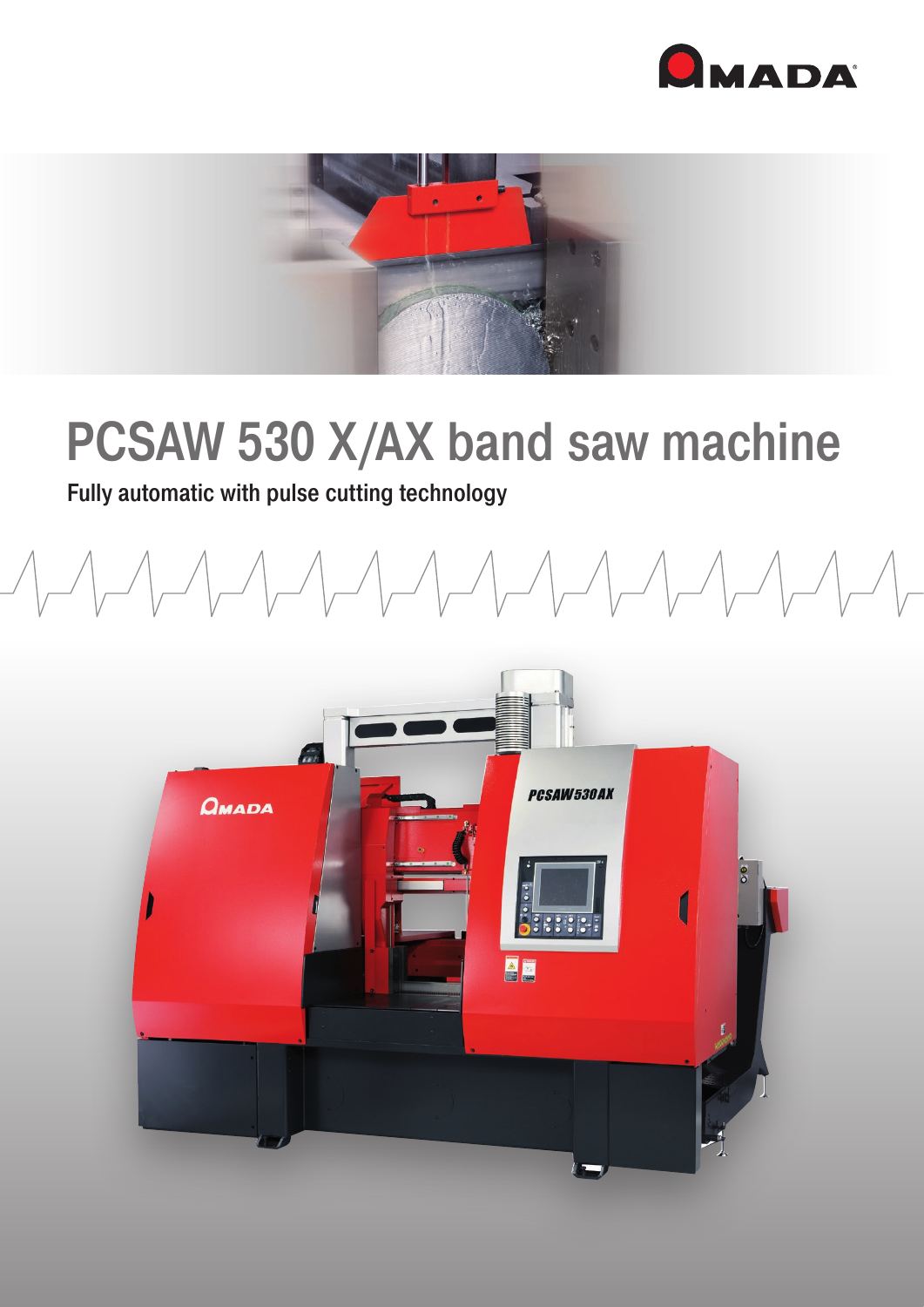# PCSAW 530 X/AX

The innovative AMADA pulse cutting technology sets new standards

Conceived for heavy-duty use in the steel trade and in production, the AMADA PCSAW series features a number of technical highlights.



## PULSE CUTTING TECHNOLOGY

## The pulse cutting technology developed by AMADA has revolutionised band sawing like no other process.

Predefined loading and unloading of the band saw blade in the feed direction generates a wave-like up-and-down motion of the saw band that has a positive effect on the sawing process.

#### The main advantages are:

- low cutting resistance
- more effective tooth contact
- low thermal load due to shorter chipping and improved cooling action of the cooling lubricant
- larger band saw blade service life

## Basically, it is possible to use either carbide tipped or bimetal bandsaw blades in the metal distribution.

The corresponding sawing parameters for more than 200 materials are stored in the CNC controller for both band types.

If special materials such as Hastelloy or Inconel are sawed, the AX version is recommended where saw feeding takes place via a precision, servo-electric ball screw drive. In contrast, the PCSAW 530 X model operates with the proven servo-hydraulic AMADA saw feed.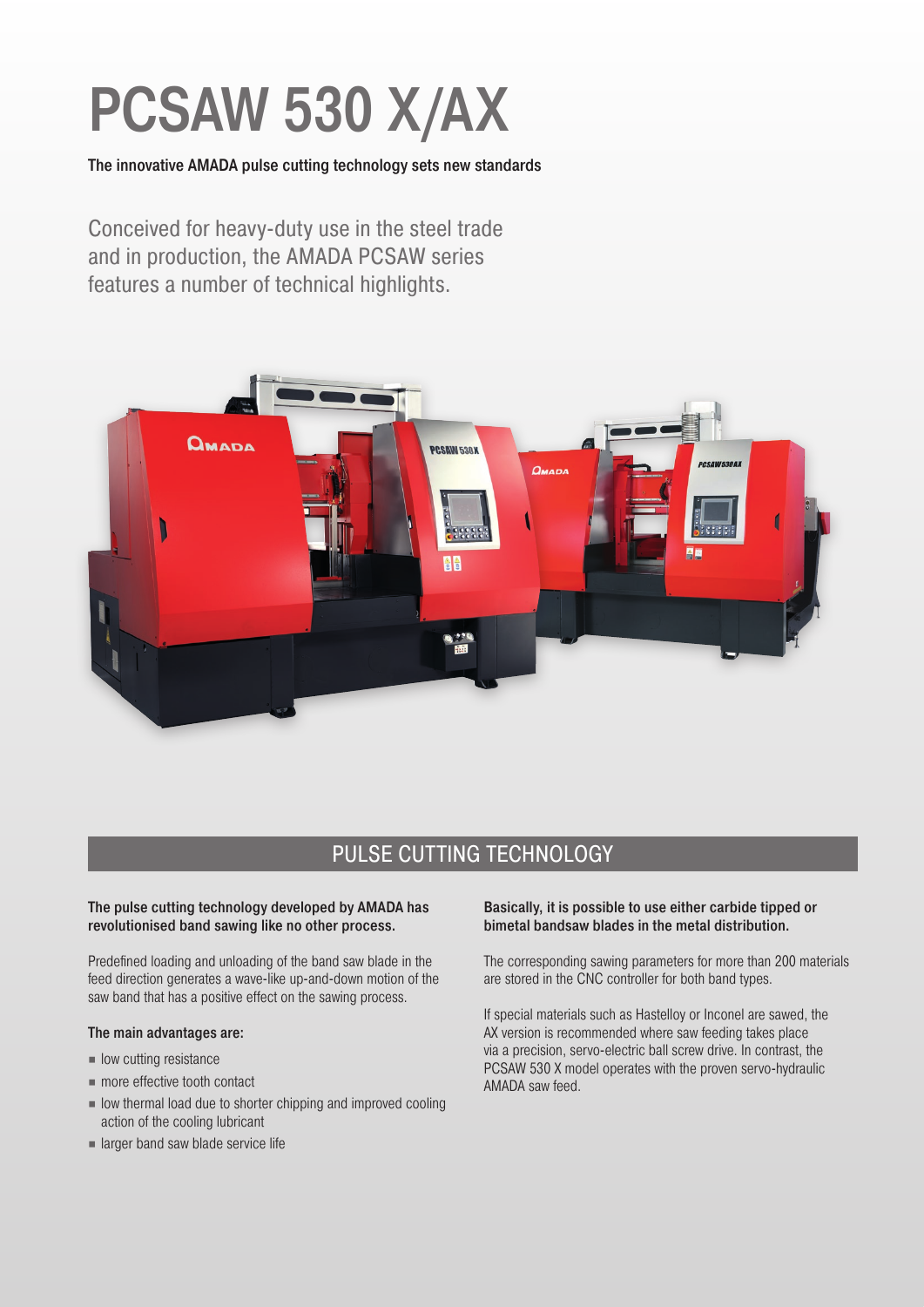## OTHER FEATURES

Because of the larger quantities of saw chips resulting from the enormous cutting performance, AMADA paid special attention to perfect chip removal with the PCSAW 530.

On the one side, the a new ..3D double wire brush unit". Two automatically adjusting wire brushes ensure very effective brush-off of the saw chips.

The subsequent, smooth removal of the chips is taken over by an extensively dimensioned scraper conveyor.

The new AMADA solution for manual sawing of small remnants which allows shorter material lengths to be inserted from the front of the machine is particularly interesting for many users.

After entering the desired cutting length into the CNC controller, a robust stopping plate fixed to the feeding vice is positioned to the corresponding cutting length, against which the material to be sawed can be pushed. The otherwise essential and timeconsuming measuring of the material is no longer necessary.

A large number of innovative ideas were realised during conception of the new PCSAW 530 model for maintenance and process monitoring

- Cooling lubricant level monitor
- Tool-free chip filter removal
- Cutting accuracy monitor

## OVERVIEW OF THE ADVANTAGES



#### Pulse Cutting technology

The pulsation moves the saw up and down rapidly, generating a wave-like motion that has a positive effect on the cutting behaviour of the sawteeth, therefore reduces the cutting resistance and guides to increased blade lifetime.



#### User-friendly CNC machine controller

- Interactive menu control
- Integrated material database for bimetal and carbide tipped band saw blades



Servo-electric ball screw drive

- Exact feed control
- Constant feeding speed



#### 3-D double wire brush

The two automatically adjusting wire brushes of the new "3-D double-brush unit" guarantee thorough brushing of the sawed chips.

- Automatic positioning of the brushes
- Wear monitoring
- Wear indication on the screen



#### Wide scraper conveyor

- $\blacksquare$  Conveyor width = 520 mm
- Extensively dimensioned
- Situated completely under the saw band line
- Smooth chip removal



Stop plate for remaining pieces

- Easy manual sawing up of remnants
- minimum length 35 mm